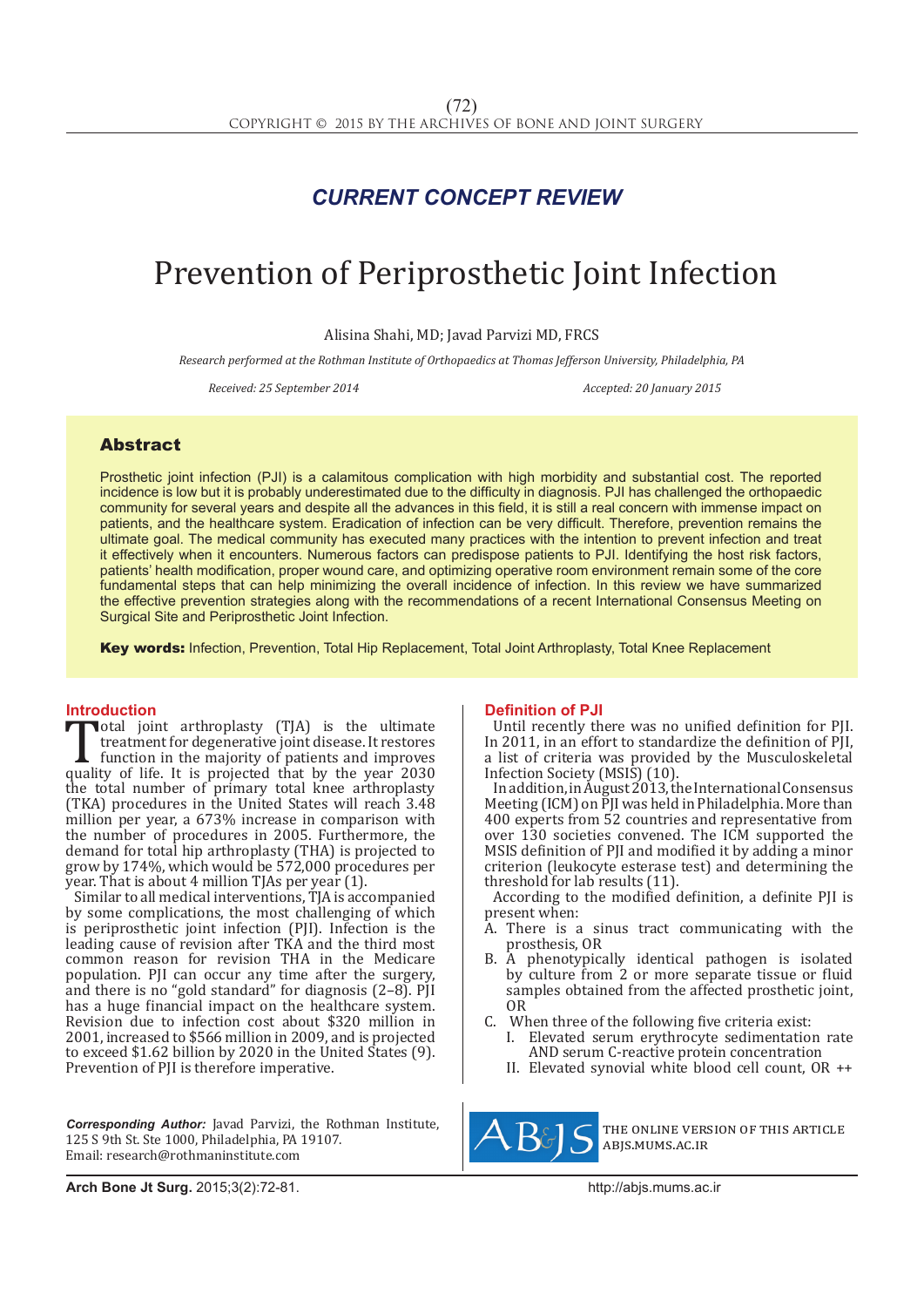change on leukocyte esterase test strip

- III. Elevated synovial polymorphonuclear percentage
- IV. Positive histological analysis of periprosthetic tissue
- V. A single positive culture

Note that PJI can exist regardless of the absence of these criteria in some cases, such as low-virulence microorganisms like Propionibacterium acnes.

#### **Classifications of PJI**

Based on the pathogenesis or the timing of the clinical manifestation, different classifications are suggested for PJI. As far as pathogenesis is concerned, PJI is either exogenous or hematogenous (12).

PJI can occur any time postoperatively. Based on the time interval between the surgery and the onset of the clinical manifestations, PJI can be divided into four different stages (12–14).<br>1 Stage one/early: symi

- Stage one/early: symptoms start within the first 4 to 8 weeks postoperatively.
- 2. Stage two/delayed: presents 3 to 24 months after the surgery.
- 3. Stage three/late onset: usually occurs after 2 years postoperatively.
- 4. Stage four/silent PJI: a condition in which a positive culture is captured at the time of revision in a patient with no symptom of infection.

Early, delayed, and silent infections are often exogenous. Early PJI is usually caused by virulent organisms such as S. aureus. Late PJI has an acute clinical manifestation and is usually hematogenous. Silent PJI mostly caused by low-virulence microorganisms such as coagulasenegative staphylococci or Propionbacterium acnes (14,15). The most common sources of contamination are the patient's skin and soft tissue. Nevertheless, some studies reported seeding from the respiratory, urinary, and gastrointestinal tracts, and dental infections (16). Sendi et al. reported that in 57.5% of hematogenous PJI, there was no sign of primary bacteremia or infection during the clinical manifestation; therefore, it is usually difficult to identify the source of infection (17).

#### **Prevention of PJI**

Many different factors are involved in the development of PJI. These elements concern both the host and the environment. Conditions that can increase the risk of infection include (but are not limited to): uncontrolled diabetes, rheumatoid arthritis, renal failure, congestive heart failure, hypercholesterolemia, malnutrition, pulmonary disease, valvular heart disease, preoperative anemia, venous thromboembolism, peripheral vascular disease, metastatic tumor, psychosis, alcohol abuse, and depression (3,18–20).

Patients who undergo elective arthroplasty are typically in suboptimal health. Additionally, the impact of various risk factors is cumulative (21,22). Therefore, it is imperative to identify the risk factors and address them preoperatively to reduce the risk of PJI and other postoperative complications.

Generally strategies to prevent PJI are categorized as preoperative, intraoperative, and postoperative.

#### **Preoperative Period**

#### *Medical Optimization of Host*

All modifiable conditions should be optimized prior to an elective TJA. Studies have shown that the patient's general health has a direct link with postoperative complications. An American Society of Anesthesiologists score of greater than 2, uncontrolled diabetes, and rheumatoid arthritis, for example, can significantly increase the risk of PJI (18,20,23–25). Furthermore, any other comorbidity accompanied by diabetes is shown to place patients at a cumulatively higher risk for infection (21,26).

Merchant et al. reported that patients with a higher level of hemoglobin A1c are at a higher risk of PJI, with an odds ratio of 2.31 (27). Additionally, not only is the preoperative glucose level an important factor, but Mraovic et al. demonstrated that the postoperative blood glucose level also plays an important role as far as the risk for PJI is concerned (28). The authors stated that patients with sugar levels of greater than 200 mg/dl on postoperative day one were twice more likely to develop PJI. Therefore, evaluating patients in a multidisciplinary clinic prior to performing TJA is crucial in order to identify comorbidities and manage them, if required. These assessments significantly reduce postoperative mortality and pre-admission costs in complex orthopaedic surgeries, including TJA (29).

#### *The ICM Comment*

The ICM workgroup stated that certain conditions such as history of previous surgery, uncontrolled diabetes mellitus (glucose levels  $> 200$  mg/L or HbA1C  $> 7\%$ ), malnutrition, morbid obesity (body mass index > 40 kg/ m2), chronic renal disease, active liver disease, excessive smoking (> one pack per day), exorbitant alcohol use (> 40 units per week), intravenous drug abuse, extended stay in a rehabilitation facility, recent hospitalization, post-traumatic arthritis, inflammatory arthropathy, previous surgical procedure in the affected joint, male gender, and severe immunodeficiency can increase the risk of developing PJI (30).

#### **Bacterial Decolonization (Preoperative Skin Cleansing)**

Prevention guidelines regarding surgical site infections (SSI) published by the Centers for Disease Control (CDC) recommended patients to take a bath with an antiseptic agent at least once on the night before the operation to reduce the load of bacteria (31). Many reports have shown that a whole-body bath with an antiseptic agent reduces the bacterial load in the skin and lowers the risk of developing SSI (32–35). According to the CDC, SSIs are the second most common cause of nosocomial infections and are responsible for more than 25% of hospitalrelated infections in the United States (36,37). There is still a debate on how to achieve entire-body coverage and maintain adequate concentrations of the solution for effective results. Another issue is the patient's compliance with these protocols (38).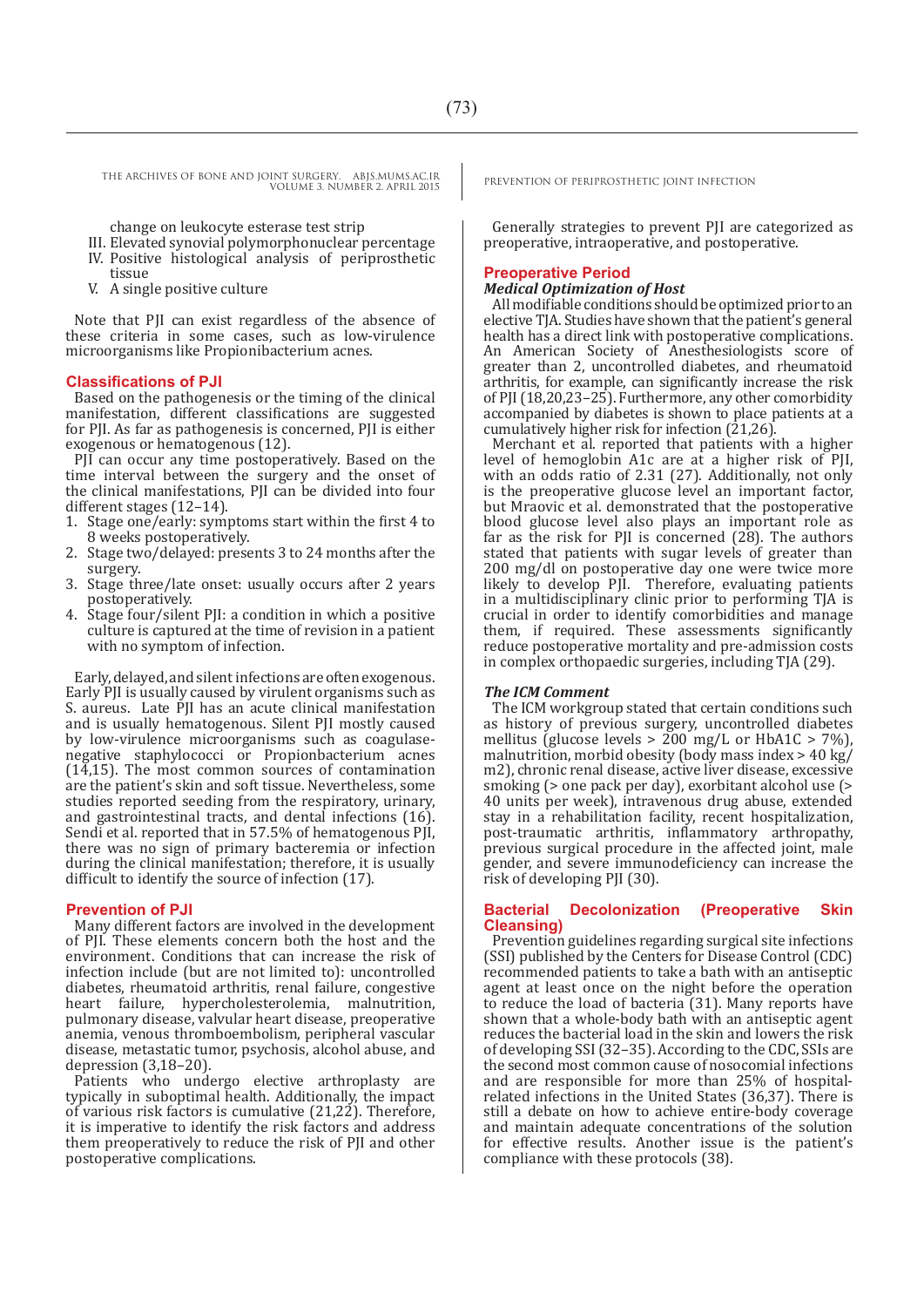#### *The ICM Comment*

The ICM group suggests that a whole-body skin cleansing regimen with chlorhexidine gluconate (CHG) should begin at least one night before the surgery. In case of sensitivity to CHG or when it is not available, antiseptic soap can also be used (39).

#### **Prophylactic Antibiotics**

It is believed that prophylactic antibiotics are one of the most important factors in preventing PJI (40–43). One of the sentinel studies in the field of orthopaedic surgery is that of Fogelberg et al., in 1970 (40). They compared two groups of patients; one group was given prophylactic penicillin preoperatively, intraoperatively, and up to 5 days postoperatively; and the other group was not given any antibiotics. The incidence of infection was 1.7% the group receiving antibtiotics versus 8.9% in the group that did not receive antibiotics. The study also demonstrated that methicillin-resistant Staphylococcus aureus (MRSA) infections were increased in the antibiotic group, demonstrating the fine balance between appropriate use of antibiotics and its overuse.

The American Association of Orthopaedic Surgeons (AAOS) published a guideline discussing the choice and dosing of prophylactic antibiotics (22). The optimum time for prophylactic antibiotic administration is within an hour prior to the surgery, in order to reach the minimal inhibitory concentration in the end organs during the operation (44). In certain conditions such as prolonged surgical duration beyond the half-life of the antibiotic or when excessive blood loss occurs during the surgery, a second dose of antibiotic is required.

#### *Indications for Vancomycin*

First-generation cephalosporins are adequate for the majority of patients undergoing elective TJA. In some circumstances, however, administration of vancomycin or a teicoplanin is also indicated. Currently the use of vancomycin or teicoplanin is deemed to be appropriate in:

- 1. Patients who are carriers of MRSA.<br>2. Patients from dialysis units or
- Patients from dialysis units or centers with an outbreak of MRSA.
- 3. Healthcare workers.
- 4. Patients who are allergic to penicillin.

#### *The ICM Comment*

A first- or second-generation cephalosporin (cefazolin or cefuroxime) is suggested as routine preoperative surgical prophylaxis, administered within an hour prior to the surgical incision. The timing can be extended up to two hours for vancomycin and fluoroquinolones. No special considerations are required for patients with preexisting prostheses such as heart valves, and the same antibiotics can be used (45).

#### **Intraoperative**

#### *Hair Removal*

Hair removal at the incision site has become a part of the routine patient preparation for surgery. Interestingly,

there is no evidence to support the role of hair removal in reducing the risk of SSI. A review article by the Cochrane group stated that there is no statistical difference in the incidence of SSI when hair, at the surgical site, is removed versus when it is not. The article mentioned that patients whose hair was removed using a razor had even higher rates of infection compared to those on whom clippers were used (46).

#### *The ICM Comment*

The consensus group suggested the hair removal be attempted as close to surgery as possible and done with the use of clippers. The ICM group had no comment on the use of depilatory cream for hair removal (39).

#### **Preoperative Skin Preparation**

#### *Patients*

One of the most common causes of SSI are the native microorganisms of the skin (47,48). In a study by von Eiff et al. it was shown that in more than 80% of nosocomial infections with Staphylococcus aureus, the source of the infection was endogenous based on the genotyping evaluations (49).

According to the CDC's estimation, SSI is the second major cause for nosocomial infections, and is responsible for more than one fourth of the hospital-related infections in the United States (37). Hence, despite new advances in prophylactic antibiotics, skin-decolonizing agents still have crucial importance. Various antiseptic agents are available for surgical skin preparation. The most common ones are: CHG, alcohol-based solutions, and povidone-iodine, all of which have advantages and disadvantages. CHG, for instance, is very popular due to its long-lasting and cumulative effect against Grampositive and Gram-negative bacteria. Povidone-iodine is very effective on skin flora; however, it becomes relatively ineffective upon contact with blood and has a shorter duration of activity in comparison with CHG (36). Alcohol is a very good antimicrobial agent but the flammability and discontinued effect after drying are the downsides. A meta-analysis by the Cochrane group in 2004 stated that there was no significant difference in the rate of SSI in clean surgeries carried out using different antiseptic agents (50). Recent studies mentioned that alcohol and CHG combination is more successful than alcohol and povidone-iodine in reducing the bacterial load of the skin; however, the rate of SSI was not significantly different (51–53).

#### *The ICM Comment*

The ICM workgroup stated that there is no superiority of one skin preparation agent over another. There is some evidence that combinations of antiseptic agents with alcohol may be helpful for skin antisepsis (39).

#### *Surgeons*

Antiseptic hand preparation agents are categorized into two main groups: hand scrub and hand rub agents. Hand scrubs are usually solutions of CHG or povidoneiodine and hand rubs are mostly alcohol-based solutions. Most studies reported equivalent efficacy in decreasing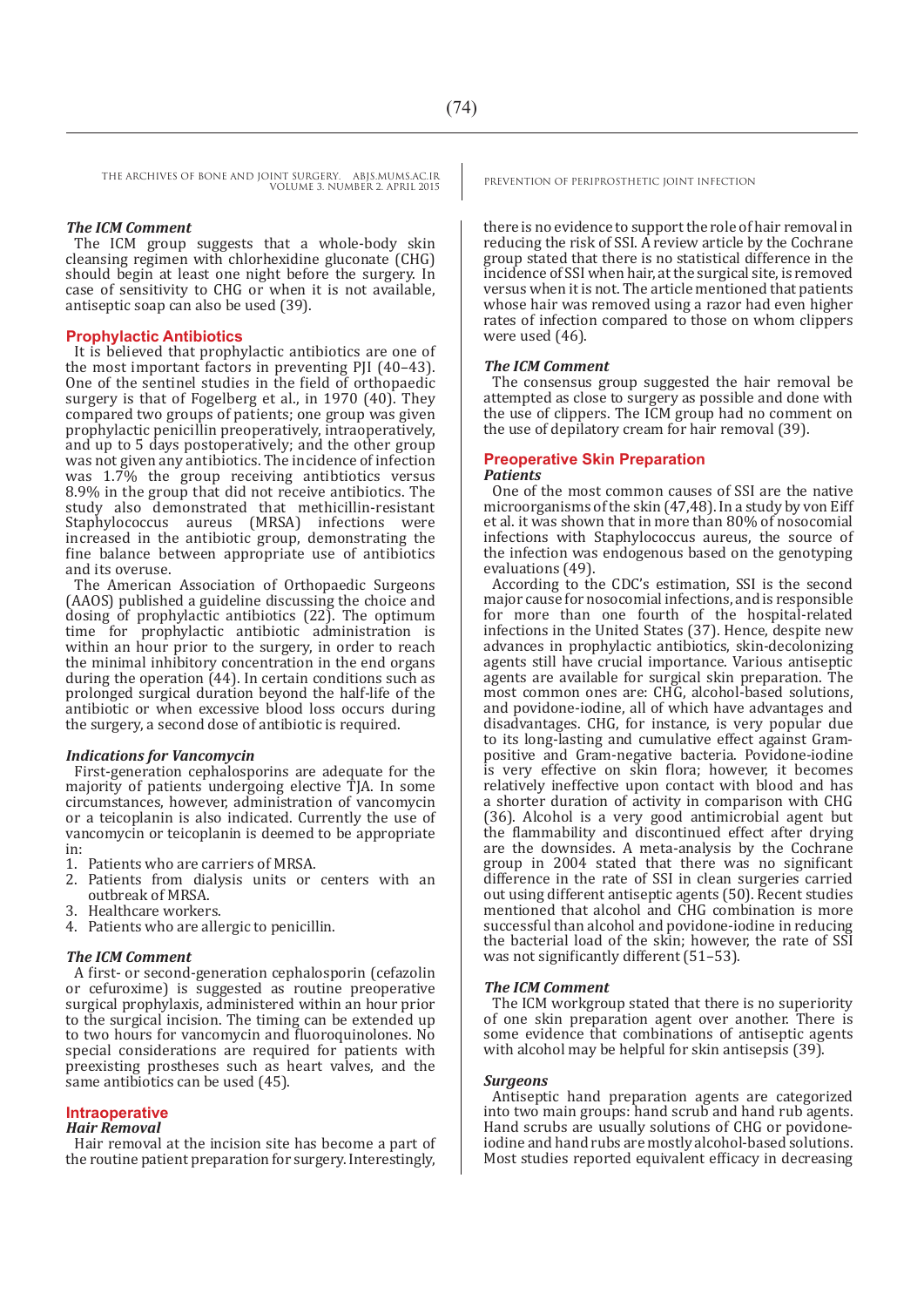bacterial colony units when comparing povidoneiodine with CHG. Furthermore, the incidence of SSI is not different using either hand scrub solutions or hand rubs (54,55). However, hand rubs require less water consumption and have better surgeon compliance (54).

#### *The ICM Comment*

The surgeon and other operating room (OR) personnel should wash their hands with an antiseptic agent for at least two minutes prior to the first case. The ICM group stated no preference for one antiseptic agent over others (39).

#### **Draping**

There is a strong support in the literature for the use of plastic adhesive tapes for draping the surgical site. Numerous studies have shown that the rate of SSI is significantly increased when traditional cloth drapes were used (56–60). In one study, plastic adhesive drapes were compared with cloth, and deep wound contamination rates were compared. Cultures were collected right before closing and the result showed 60% of contamination when cloth drapes were used versus 6% with plastic adhesive drapes (57). Ritter et al. presented that iodophor-incorporated drapes can reduce wound contamination but do not decrease the wound infection rate after TJA (61). Plastic adhesive drapes are effective when skin preparation is performed using alcoholbased solutions. DuraPrep (3M Company, St. Paul, MN) is believed to improve the adhesion properties of the drapes (62). However, there are controversies about the effectiveness of adhesive incise drapes for the prevention of bacterial contamination. In 2007, the Cochrane group reviewed about 3,000 patients in five different studies and concluded that there is no evidence to support that the use of adhesive incise drapes (plain or infused with antimicrobials) can reduce the rate of SSI (63).

#### *The ICM Comment*

The ICM group identified studies that demonstrated iodine-impregnated skin incise drapes can decrease skin bacterial loads. However, they found no study that would be able to demonstrate a correlation between the use of iodine-impregnated drapes and the incidence of SSI. The ICM has no comment on the use of skin barriers and recommends further studies (64).

#### **Surgical Gloves**

Sterile surgical gloves are dual protection barriers; on one side the glove protects the patient from residual bacteria on the surgeon's hands, and on the other side it protects the surgeon from the patient's body fluids.

Double gloving reduces the risk of glove perforation; and in procedures such as orthopaedic surgeries, where sharp edges could be encountered easily, following double gloving protocols is highly recommended (65–67). However, with a double gloving protocol, the inner glove could still be perforated and become contaminated during the course of the procedure. Therefore, some studies have shown that in procedures such as implantation, triple gloving is the protocol of choice (68,69).

Sutton et al. introduced the triple gloving protocol in 1998 (70). The authors used two latex gloves with a cut-resistant layer between them. Results showed a significant decrease in perforation compared with the double gloving protocol. In a study by Pieper et al. different protocols of triple gloving were compared to double gloving in maxillofacial surgeries (71). The authors presented that various techniques of triple gloving are superior to double gloving in terms of protecting inner glove from perforation. However, triple gloving has some disadvantages, such as decreased tactile sensation and surgeon dexterity.

#### *The ICM Comment*

The ICM group suggested the use of double gloving. However, they recognized the theoretical advantages of triple gloving (64).

#### **Antibiotics in Cement**

There are many reports stating that adding antibiotics to cement can decrease the risk of PJI in THA (72,73). However, there is no consensus on the fact that it is an effective strategy for TKA or not (74,75).

#### *The ICM Comment*

The ICM group believes that antibiotic-impregnated polymethylmethacrylate cement can reduce the risk of PJI development and should be considered in patients at high risk for PJI following elective arthroplasty (76).

#### **Blood Conservation**

Allogeneic blood transfusion is an independent predictor for PJI and the number of transfused units has a direct link with the likelihood of developing PJI (77). The latter statement can be justified with the modulating effects of transfusion on the immune system (78). This fact endorses the importance of preoperative patient optimization. Correction of preexisting anemia is one of the best ways to minimize the amount of intraoperative transfusion (79). Other preventive strategies include meticulous hemostasis to minimize blood loss, neuraxial anesthesia, and the use of tranexamic acid (80,81).

#### *The ICM Comment*

The ICM group believes that allogeneic blood transfusion can increase the risk of developing SSI and/or PJI. Furthermore, management of preoperative anemia with iron, with or without erythropoietin, can decrease the risk of intraoperative transfusion. The ICM group endorses neuraxial anesthesia to reduce the amount of blood loss during TKA and THA (82).

#### **The OR Environment** *Laminar Airflow*

The ultimate goal of OR design is to diminish the patient's exposure to the infecting organisms throughout the procedure. To pursue this aim, laminar airflow was introduced in 1964. However, there are controversies on the efficacy of laminar flow in reducing SSIs. Some studies stated that laminar flow could even increase the risk of SSIs (83). The CDC has no comment regarding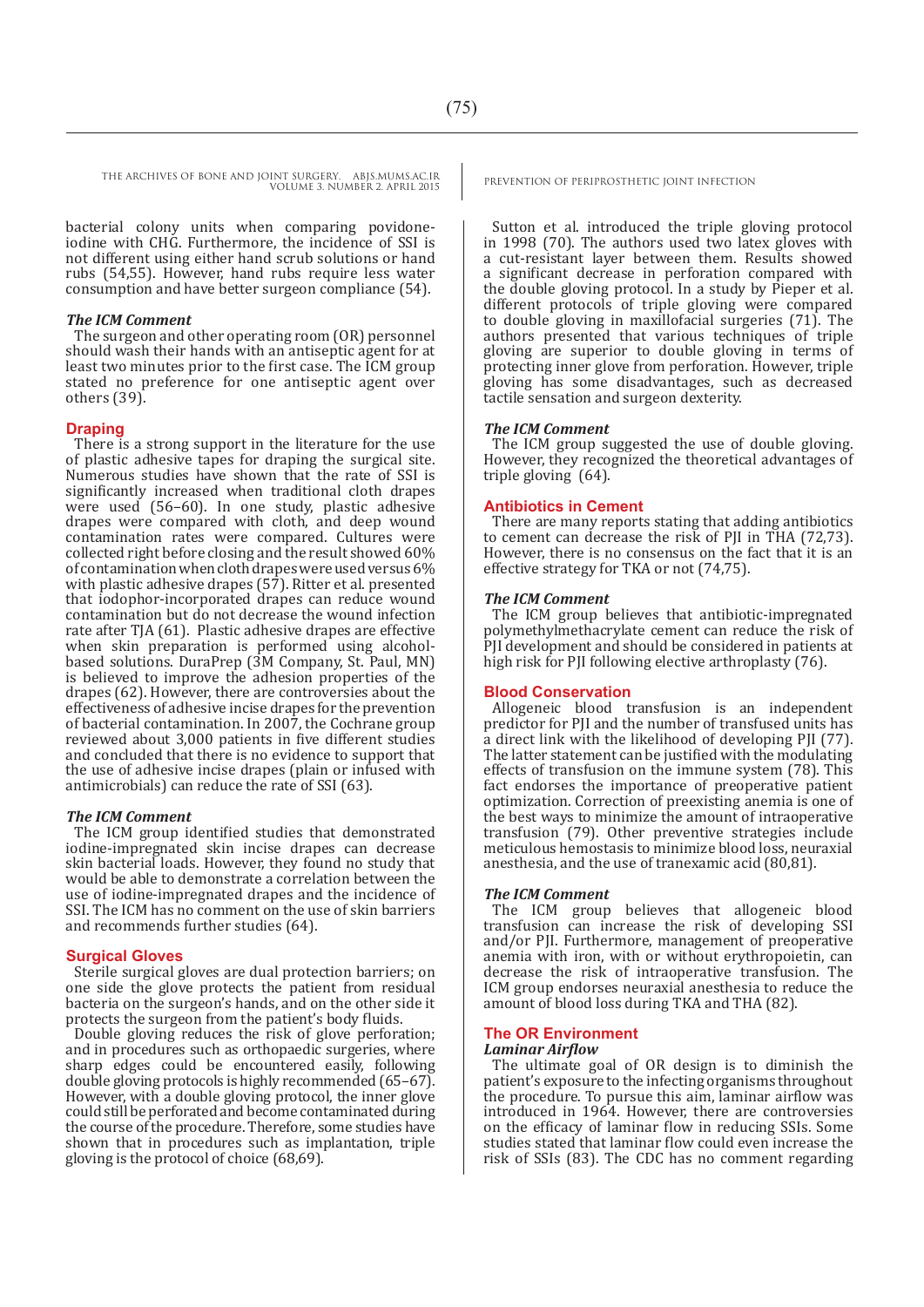the use of laminar airflow in reducing SSI. Nevertheless, the CDC has released a guideline for the proper use of laminar airflow.

#### *The ICM Comment*

The ICM group believes that arthroplasty may be performed in ORs that are not equipped with laminar flows. The ICM has no comment in favor or against the use of laminar flows and recommends further studies (64).

#### **Duration of the Operation**

The risk of PJI has a direct link with the duration of the operation (84,85). Furthermore, the surgeon's surgical volume also has a potential effect on the rate of SSI; surgeons with lower number of surgeries tend to have higher rates of infection (86).

#### *The ICM Comment*

The ICM workgroup believes that the rate of SSI has a direct link with the duration of the surgery. They recommend that a coordinated effort must be made to minimize the surgical duration without compromising the procedure (64).

#### **OR Traffic**

The incidence of SSI is directly related to the OR traffic. OR traffic can increase the load of airborne microorganisms. Furthermore, more door openings due to higher traffic can interfere with laminar airflow, which can itself increase the rate of SSI (87–89).

#### *The ICM Comment*

The ICM recommended that OR traffic should be kept at a minimum (64).

#### **Medical Equipment**

Several studies have demonstrated that equipment contamination can occur during surgery (90–94). Givissis et al. investigated the contamination rate of suction tips and tried to correlate it with the development of subsequent deep wound infection (91). The authors reported a 54% rate of contamination in the suction tips. One of the cases developed deep SSI with the same organism that was isolated from the suction tip. The authors concluded that the contamination rate has a direct link with operation time. Therefore, they recommended that the suction tip should be changed every hour in long orthopaedic procedures. Davis et al. determined the contamination rates of glove tips (28.7%), syringe bags (20.0%), gown swabs (17.0%), base of light handles (14.5%), body of light handles (14.5%), sieve swabs (13.5), suction tips (11.4%), needles for deep closure (10.1%), skin blades (9.4%), and inside blades (3.2%) (90). Beldame et al. reported a significantly higher rates of contamination in gloves prior to prosthesis implantation and advised to change gloves before this step (95).

#### *The ICM Comment*

The ICM workgroup recommended changing suction tips every 60 minutes. Suction tips can be inserted into

the femoral canal to evacuate fluid but should not be left there, where significant amounts of ambient air and particles are circulated that can potentially contaminate the case. Furthermore, the workgroup encourages surgeons to change their gloves at least every 90 minutes and after cementation. The ICM recommended further study on electrocautery devices and had no specific comment on their use (64).

#### **Postoperative**

#### *Prevention of Late PJI*

PJI may occur any time after the surgery. Episodic bacteremia can be a potential risk for PJI development. Certain medical procedures are more likely to cause bacteremia. In 2012, the AAOS released a new guideline on "The Prevention of Orthopaedic Implant Infections in Patients Undergoing Dental Procedures." The guideline is collaboration between the AAOS and the American Dental Association. It has three main recommendations(96).

- 1. "The practitioner might consider discontinuing the practice of routinely prescribing prophylactic antibiotics for patients with hip and knee prosthetic joint implants undergoing dental procedures.
- 2. We are unable to recommend for or against the use of topical oral antimicrobials in patients with prosthetic joint implants or other orthopaedic implants undergoing dental procedures.
- 3. In the absence of reliable evidence linking poor oral health to PJI, it is the opinion of the workgroup that patients with prosthetic joint implants or other orthopaedic implants maintain appropriate oral hygiene."

#### *The ICM Comment*

The ICM workgroup concluded that the use of prophylactic antibiotics prior to dental procedures in patients who have TJA in place should be based on the individual's risk factors and the complexity of the dental procedure.

Furthermore, in cases of viral infection, there is no role for oral antibiotics even for patients at higher risk.

The workgroup also concluded that for other minor surgical procedures such as endoscopy and colonoscopy, transient bacteremia could be minimized by administration of prophylactic antibiotics, especially in high-risk patients (97).

#### **Conclusion**

PJI is a serious complication with a significant morbidity and mortality. Several factors in the pre- , intra-, and postoperative periods are involved that can predispose a patient to develop PJI. Prevention is always better than treatment. One of the most important preoperative factors to reduce the risk of PII is to optimize the patient's general health prior to elective arthroplasty. Evaluation of all patients in preassessment clinics prior to elective TJA is recommended. Preoperative prophylactic antibiotic administration should always be considered. Implementation of a surgical safety checklist can significantly reduce the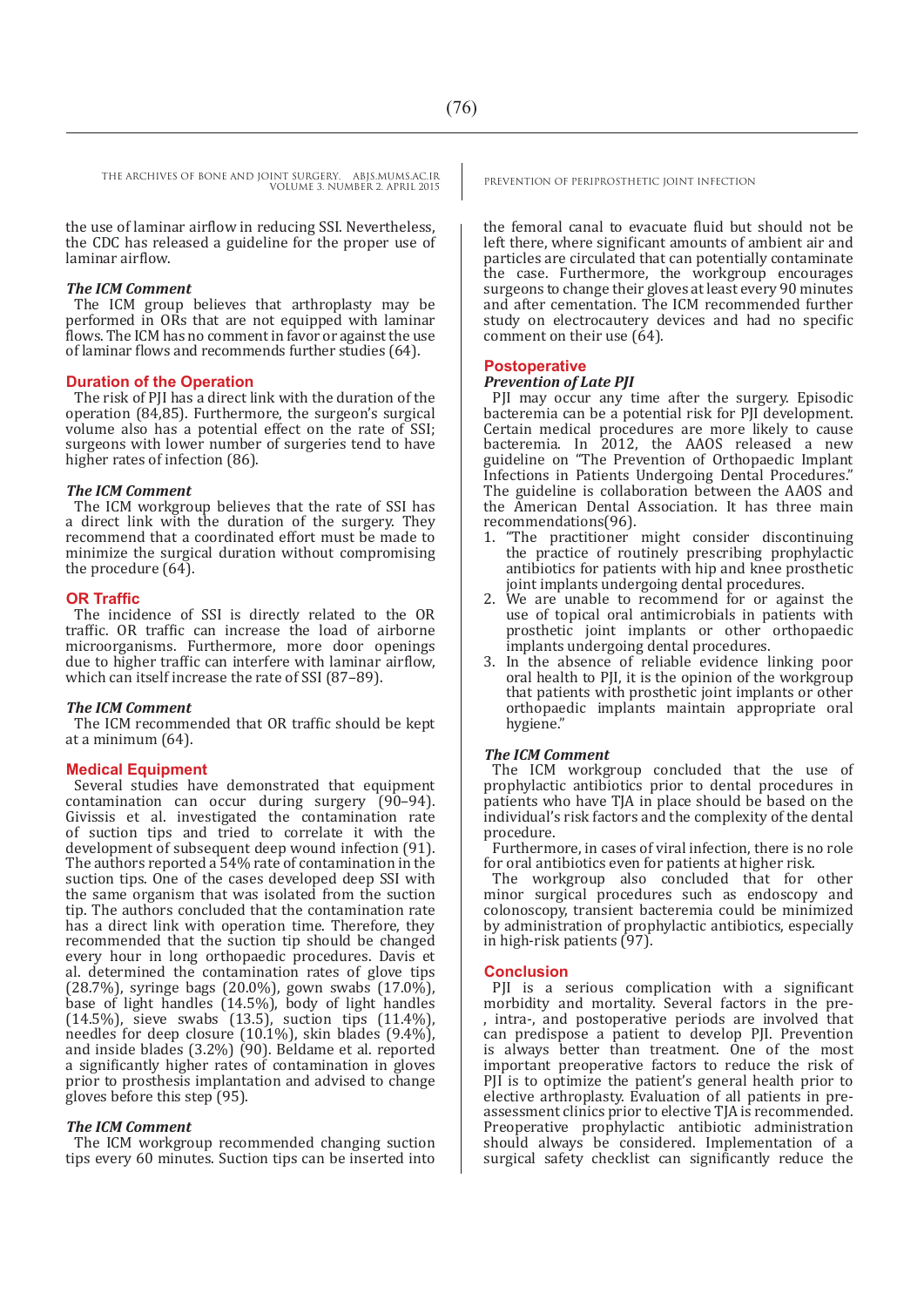incidence of SSI and subsequent PJI. It is imperative to follow the recommendations of the CDC and the AAOS to minimize the risk of infection intraoperatively. Finally, patients who undergo TJA are always at risk of developing infection; therefore, it is essential to administer appropriate prophylactic antibiotics prior to certain medical procedures. Medical science is fluid in nature. Further research and developments may

- 1. Kurtz S, Ong K, Lau E, Mowat F, Halpern M. Projections of primary and revision hip and knee arthroplasty in the United States from 2005 to 2030. J Bone Joint Surg Am. 2007;89(4):780–5.
- 2. Bozic KJ, Kurtz SM, Lau E, Ong K, Chiu V, Vail TP, et al. The Epidemiology of Revision Total Knee Arthroplasty in the United States.Clin Orthop Relat Res. 2010;468(1):45-51.
- 3. Bozic KJ, Kurtz SM, Lau E, Ong K, Vail TP, Berry DJ. The epidemiology of revision total hip arthroplasty in the United States. J Bone Joint Surg Am. 2009;91(1):128- 33.
- 4. Clohisy JC, Calvert G, Tull F, McDonald D, Maloney WJ. Reasons for revision hip surgery: a retrospective review. Clin Orthop Relat Res. 2004;(429):188-92.
- 5. Vessely MB, Whaley AL, Harmsen WS, Schleck CD, Berry DJ. The Chitranjan Ranawat Award: Long-term survivorship and failure modes of 1000 cemented condylar total knee arthroplasties.Clin Orthop Relat Res. 2006;452:28-34.
- 6. Della Valle C, Parvizi J, Bauer TW, Dicesare PE, Evans RP, Segreti J, et al. Diagnosis of periprosthetic joint infections of the hip and knee. J Am Acad Orthop Surg. 2010;18(12):760-70.
- 7. Parvizi J, Adeli B, Zmistowski B, Restrepo C, Greenwald AS. Management of periprosthetic joint infection: the current knowledge: AAOS exhibit selection. J Bone Joint Surg Am. 2012;94(14):104.
- 8. Della Valle C, Parvizi J, Bauer TW, DiCesare PE, Evans RP, Segreti J, et al. American Academy of Orthopaedic Surgeons clinical practice guideline on: the diagnosis of periprosthetic joint infections of the hip and knee. J Bone Joint Surg Am. 2011;93(14):1355-7.
- 9. Kurtz SM, Lau E, Watson H, Schmier JK, Parvizi J. Economic burden of periprosthetic joint infection in the United States. J Arthroplasty. 2012;27:61-5.
- 10. Parvizi J, Zmistowski B, Berbari EF, Bauer TW, Springer BD, Della Valle CJ, et al. New definition for periprosthetic joint infection: from the Workgroup of the Musculoskeletal Infection Society. Clin Orthop

provide better insights for prevention of infection after orthopedic procedures.

Alisina Shahi MD Javad Parvizi MD, FRCS The Rothman Institute of Orthopaedics at Thomas Jefferson University, Philadelphia, PA

**References**

Relat Res. 2011;469(11):2992-4.

- 11. Proceedings of the International Consensus Meeting on Periprosthetic Joint Infection. Foreword. J Orthop Res. 2014;32:2-3.
- 12. Zimmerli W, Trampuz A, Ochsner PE. Prosthetic-joint infections. N Engl J Med. 2004;351(16):1645–54.
- 13. Fitzgerald RH Jr, Nolan DR, Ilstrup DM, Van Scoy RE, Washington JA 2nd, Coventry MB. Deep wound sepsis following total hip arthroplasty. J Bone Joint Surg Am. 1977;59(7):847–55.
- 14. Tsukayama DT, Estrada R, Gustilo RB. Infection after total hip arthroplasty. A study of the treatment of one hundred and six infections. J Bone Joint Surg Am. 1996;78(4):512-23.
- 15. Zimmerli W, Moser C. Pathogenesis and treatment concepts of orthopaedic biofilm infections. FEMS Immunol Med Microbiol. 2012;65(2):158-68.
- 16. Maderazo EG, Judson S, Pasternak H. Late infections of total joint prostheses. A review and recommendations for prevention. Clin Orthop Relat Res. 1988;(229):131-42.
- 17. Sendi P, Banderet F, Graber P, Zimmerli W. Clinical comparison between exogenous and haematogenous<br>periprosthetic joint infections caused by periprosthetic Staphylococcus aureus. Clin Microbiol Infect. 2011; 17(7):1098-100.
- 18. Pulido L, Ghanem E, Joshi A, Purtill JJ, Parvizi J. Periprosthetic joint infection: the incidence, timing, and predisposing factors. Clin Orthop Relat Res. 2008;466(7):1710-5.
- 19. Garvin KL, Konigsberg BS. Infection following total knee arthroplasty: prevention and management. Instr Course Lect. 2012;61:411-9.
- 20. Bozic KJ, Lau E, Kurtz S, Ong K, Berry DJ. Patientrelated risk factors for postoperative mortality and periprosthetic joint infection in medicare patients undergoing TKA. Clin Orthop Relat Res. 2012; 470(1):130-7.
- 21. Malinzak RA, Ritter MA, Berend ME, Meding JB, Olberding EM, Davis KE. Morbidly obese, diabetic,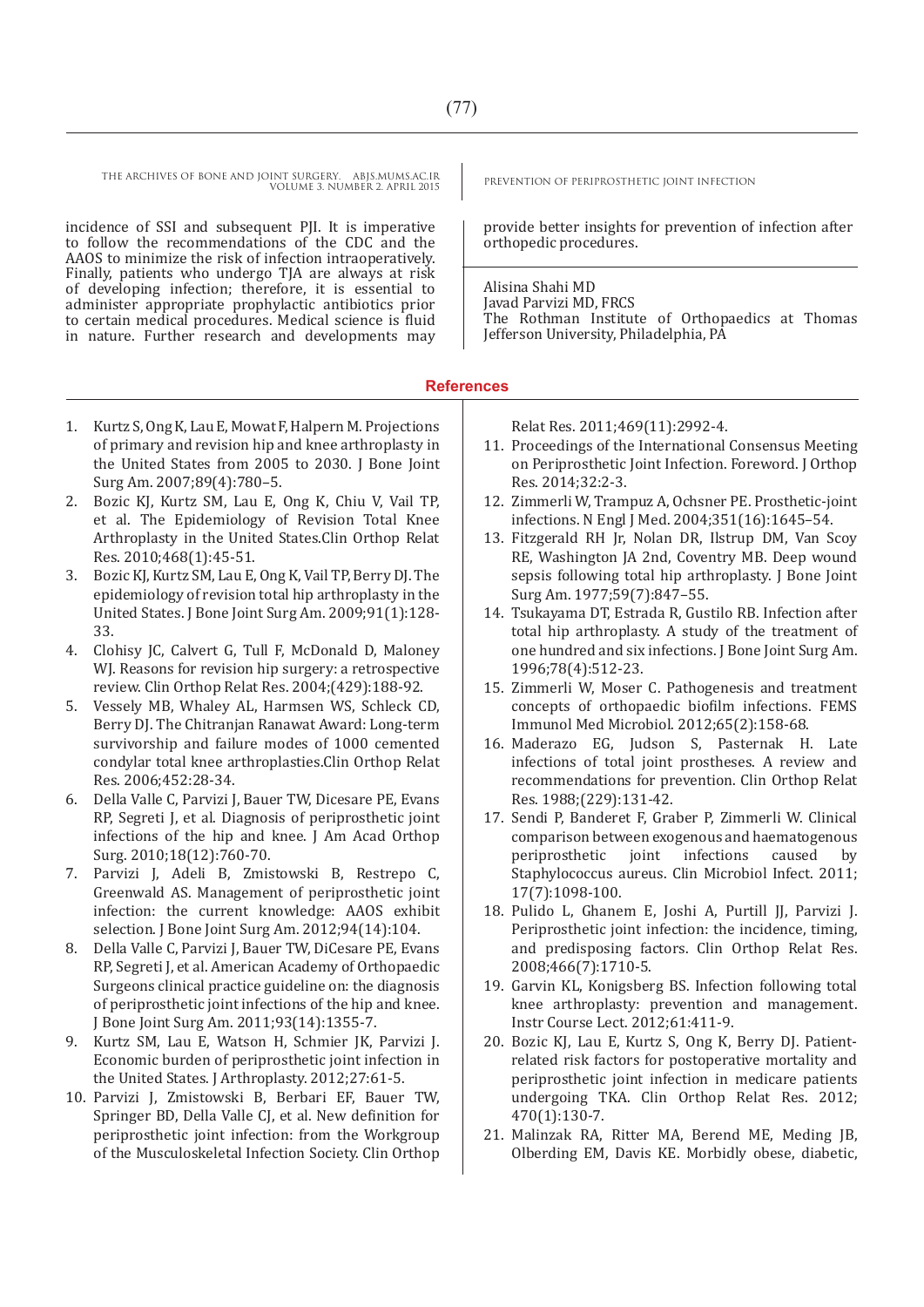younger, and unilateral joint arthroplasty patients have elevated total joint arthroplasty infection rates. J Arthroplasty. 2009;24:84-8.

- 22. Fletcher N, Sofianos D, Berkes MB, Obremskey WT. Prevention of perioperative infection. J Bone Joint Surg Am. 2007;89(7):1605-18.
- 23. Buller LT, Sabry FY, Easton RW, Klika AK, Barsoum WK. The preoperative prediction of success following irrigation and debridement with polyethylene exchange for hip and knee prosthetic joint infections. J Arthroplasty. 2012;27(6):857-64.
- 24. Jämsen E, Huhtala H, Puolakka T, Moilanen T. Risk factors for infection after knee arthroplasty. A register-based analysis of 43,149 cases. J Bone Joint Surg Am. 2009;91(1):38-47.
- 25. Jämsen E, Nevalainen P, Eskelinen A, Huotari K, Kalliovalkama J, Moilanen T. Obesity, diabetes, and preoperative hyperglycemia as predictors of periprosthetic joint infection: a single-center analysis of 7181 primary hip and knee replacements for osteoarthritis. J Bone Joint Surg Am. 2012; 94(14):101.
- 26. Lai K, Bohm ER, Burnell C, Hedden DR. Presence of medical comorbidities in patients with infected primary hip or knee arthroplasties. J Arthroplasty. 2007;22(5):651-6.
- 27. Marchant MH Jr, Viens NA, Cook C, Vail TP, Bolognesi MP. The impact of glycemic control and diabetes mellitus on perioperative outcomes after total joint arthroplasty. J Bone Joint Surg Am. 2009; 91(7):1621- 9.
- 28. Mraovic B, Suh D, Jacovides C, Parvizi J. Perioperative hyperglycemia and postoperative infection after lower limb arthroplasty. J Diabetes Sci Technol. 2011;5(2):412-8.
- 29. Kamal T, Conway RM, Littlejohn I, Ricketts D. The role of a multidisciplinary pre-assessment clinic in reducing mortality after complex orthopaedic surgery. Ann R Coll Surg Engl. 2011;93(2):149-51.
- 30. Aggarwal VK, Tischler EH, Lautenbach C, Williams GR, Abboud JA, Altena M, et al. Mitigation and Education. J Arthroplasty. 2014;29(2):19–25.
- 31. Mangram AJ, Horan TC, Pearson ML, Silver LC, Jarvis WR. Guideline for Prevention of Surgical Site Infection, 1999. Centers for Disease Control and Prevention (CDC) Hospital Infection Control Practices Advisory Committee. Am J Infect Control. 1999;27(2):97–132; quiz 133–4; discussion 96.
- 32. Rao N, Cannella B, Crossett LS, Yates AJ Jr, McGough R 3rd. A preoperative decolonization protocol for staphylococcus aureus prevents orthopaedic

infections. Clin Orthop Relat Res. 2008;466(6):1343- 8.

- 33. Bleasdale SC, Trick WE, Gonzalez IM, Lyles RD, Hayden MK, Weinstein RA. Effectiveness of chlorhexidine bathing to reduce catheter-associated bloodstream infections in medical intensive care unit patients. Arch Intern Med. 2007;167(19):2073-9.
- 34. Climo MW, Sepkowitz KA, Zuccotti G, Fraser VJ, Warren DK, Perl TM, et al. The effect of daily bathing with chlorhexidine on the acquisition of methicillin-resistant Staphylococcus aureus, vancomycin-resistant Enterococcus, and healthcareassociated bloodstream infections: results of a quasi-experimental multicenter trial. Crit Care Med. 2009;37(6):1858-65.
- 35. Rao N, Cannella BA, Crossett LS, Yates AJ Jr, McGough RL 3rd, Hamilton CW. Preoperative screening/ decolonization for Staphylococcus aureus to prevent orthopedic surgical site infection: prospective cohort study with 2-year follow-up. J Arthroplasty. 2011;26(8):1501-7.
- 36. Darouiche RO, Wall MJ Jr, Itani KMF, Otterson MF, Webb AL, Carrick MM, et al. Chlorhexidine-Alcohol versus Povidone-Iodine for Surgical-Site Antisepsis. N Engl J Med. 2010;362(1):18–26.
- 37. Hidron AI, Edwards JR, Patel J, Horan TC, Sievert DM, Pollock DA, et al. NHSN annual update: antimicrobialresistant pathogens associated with healthcareassociated infections: annual summary of data reported to the National Healthcare Safety Network at the Centers for Disease Control and Prevention, 2006-2007. Infect Control Hosp Epidemiol. 2008; 29(11):996-1011.
- 38. Ramos N, Skeete F, Haas JP, Hutzler L, Slover J, Phillips M, et al. Surgical site infection prevention initiative - patient attitude and compliance. Bull NYU Hosp Jt Dis. 2011;69(4):312-5.
- 39. Tokarski AT, Blaha D, Mont MA, Sancheti P, Cardona L, Cotacio GL, et al. Perioperative skin preparation. J Arthroplasty. 2014;29:26–8.
- 40. Fogelberg EV, Zitzmann EK, Stinchfield FE. Prophylactic penicillin in orthopaedic surgery. J Bone Joint Surg Am. 1970;52(1):95-8.
- 41. Pavel A, Smith RL, Ballard A, Larsen IJ. Prophylactic antibiotics in clean orthopaedic surgery. J Bone Joint Surg Am. 1974;56(4):777–82.
- 42. Meehan J, Jamali AA, Nguyen H. Prophylactic antibiotics in hip and knee arthroplasty. J Bone Joint Surg Am. 2009;91(10):2480-90.
- 43. Mauerhan DR, Nelson CL, Smith DL, Fitzgerald RH Jr, Slama TG, Petty RW, et al. Prophylaxis against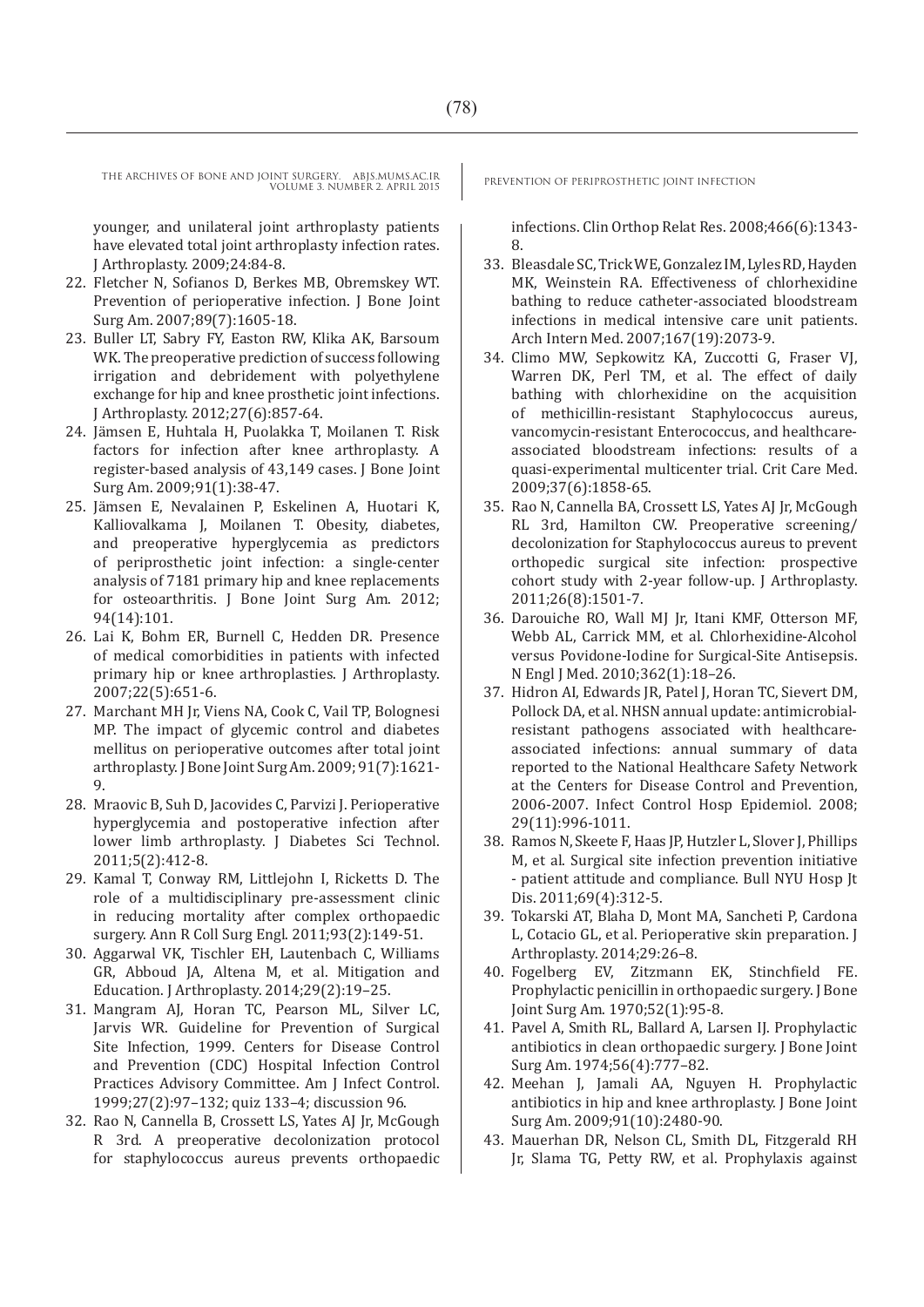infection in total joint arthroplasty. One day of cefuroxime compared with three days of cefazolin. J Bone Joint Surg Am. 1994;76(1):39–45.

- 44. Van Kasteren MEE, Manniën J, Ott A, Kullberg B-J, de Boer AS, Gyssens IC. Antibiotic prophylaxis and the risk of surgical site infections following total hip arthroplasty: timely administration is the most important factor. Clin Infect Dis. 2007;44(7):921-7.
- 45. Hansen E, Belden K, Silibovsky R, Vogt M, Arnold WV, Bicanic G, et al. Perioperative antibiotics. J Arthroplasty. 2014;29(2 Suppl):29–48.
- 46. Tanner J, Norrie P, Melen K. Preoperative hair removal to reduce surgical site infection. Cochrane Database Syst Rev. 2011;(11):CD004122.
- 47. Lee J, Singletary R, Schmader K, Anderson DJ, Bolognesi M, Kaye KS. Surgical site infection in the elderly following orthopaedic surgery. Risk factors and outcomes. J Bone Joint Surg Am. 2006; 88(8):1705-12.
- 48. Prokuski L. Prophylactic antibiotics in orthopaedic surgery. J Am Acad Orthop Surg. 2008;16(5):283-93.
- 49. Von Eiff C, Becker K, Machka K, Stammer H, Peters G. Nasal carriage as a source of Staphylococcus aureus bacteremia. Study Group. N Engl J Med. 2001; 344(1):11-6.
- 50. Edwards PS, Lipp A, Holmes A. Preoperative skin antiseptics for preventing surgical wound infections after clean surgery. Cochrane Database Syst Rev. 2004;(3):CD003949.
- 51. Ostrander RV, Brage ME, Botte MJ. Bacterial skin contamination after surgical preparation in foot and ankle surgery. Clin Orthop Relat Res. 2003;(406):246- 52.
- 52. Keblish DJ, Zurakowski D, Wilson MG, Chiodo CP. Preoperative skin preparation of the foot and ankle: bristles and alcohol are better. J Bone Joint Surg Am. 2005;87(5):986-92.
- 53. Ostrander RV, Botte MJ, Brage ME. Efficacy of surgical preparation solutions in foot and ankle surgery. J Bone Joint Surg Am. 2005;87(5):980-5.
- 54. Tanner J, Swarbrook S, Stuart J. Surgical hand antisepsis to reduce surgical site infection. Cochrane Database Syst Rev. 2008;(1):CD004288.
- 55. Larson EL, Butz AM, Gullette DL, Laughon BA. Alcohol for surgical scrubbing? Infect Control Hosp Epidemiol. 1990;11(3):139-43.
- 56. Katthagen BD, Zamani P, Jung W. Effect of surgical draping on bacterial contamination in the surgical field. Z Orthop Ihre Grenzgeb. 1992 ;130(3):230-5.
- 57. French ML, Eitzen HE, Ritter MA. The plastic surgical adhesive drape: an evaluation of its efficacy as a

microbial barrier. Ann Surg. 1976;184(1):46–50.

- 58. Johnston DH, Fairclough JA, Brown EM, Morris R. Rate of bacterial recolonization of the skin after preparation: four methods compared. Br J Surg. 1987; 74(1):64.
- 59. Blom AW, Gozzard C, Heal J, Bowker K, Estela CM. Bacterial strike-through of re-usable surgical drapes: the effect of different wetting agents. I Hosp Infect. 2002;52(1):52-5.
- 60. Blom A, Estela C, Bowker K, MacGowan A, Hardy JR. The passage of bacteria through surgical drapes. Ann R Coll Surg Engl. 2000;82(6):405-7.
- 61. Ritter MA, Campbell ED. Retrospective evaluation of an iodophor-incorporated antimicrobial plastic adhesive wound drape. Clin Orthop Relat Res. 1988; (228):307-8.
- 62. Jacobson C, Osmon DR, Hanssen A, Trousdale RT, Pagnano MW, Pyrek J, et al. Prevention of wound contamination using DuraPrep solution plus Ioban 2 drapes. Clin Orthop Relat Res. 2005;439:32-7.
- 63. Webster J, Alghamdi AA. Use of plastic adhesive drapes during surgery for preventing surgical site infection. Cochrane Database Syst Rev. 2007; (4):CD006353.
- 64. Alijanipour P, Karam J, Llinás A, Vince KG, Zalavras C, Austin M, et al. Operative environment. J Orthop Res. 2014;32:60-80.
- 65. Guo YP, Wong PM, Li Y, Or PPL. Is double-gloving really protective? A comparison between the glove perforation rate among perioperative nurses with single and double gloves during surgery. Am J Surg. 2012;204(2):210-5.
- 66. Tanner J, Parkinson H. Double gloving to reduce surgical cross-infection. Cochrane Database Syst Rev. 2002;(3):CD003087.
- 67. Ersozlu S, Sahin O, Ozgur AF, Akkaya T, Tuncay C. Glove punctures in major and minor orthopaedic surgery with double gloving. Acta Orthop Belg. 2007; 73(6):760-4.
- 68. Carter AH, Casper DS, Parvizi J, Austin MS. A prospective analysis of glove perforation in primary and revision total hip and total knee arthroplasty. J Arthroplasty. 2012;27(7):1271-5.
- 69. Demircay E, Unay K, Bilgili MG, Alataca G. Glove perforation in hip and knee arthroplasty.J Orthop Sci. 2010;15(6):790-4.
- 70. Sutton PM, Greene T, Howell FR. The protective effect of a cut-resistant glove liner. A prospective, randomised trial. J Bone Joint Surg Br. 1998; 80(3):411-3.
- 71. Pieper SP, Schimmele SR, Johnson JA, Harper JL. A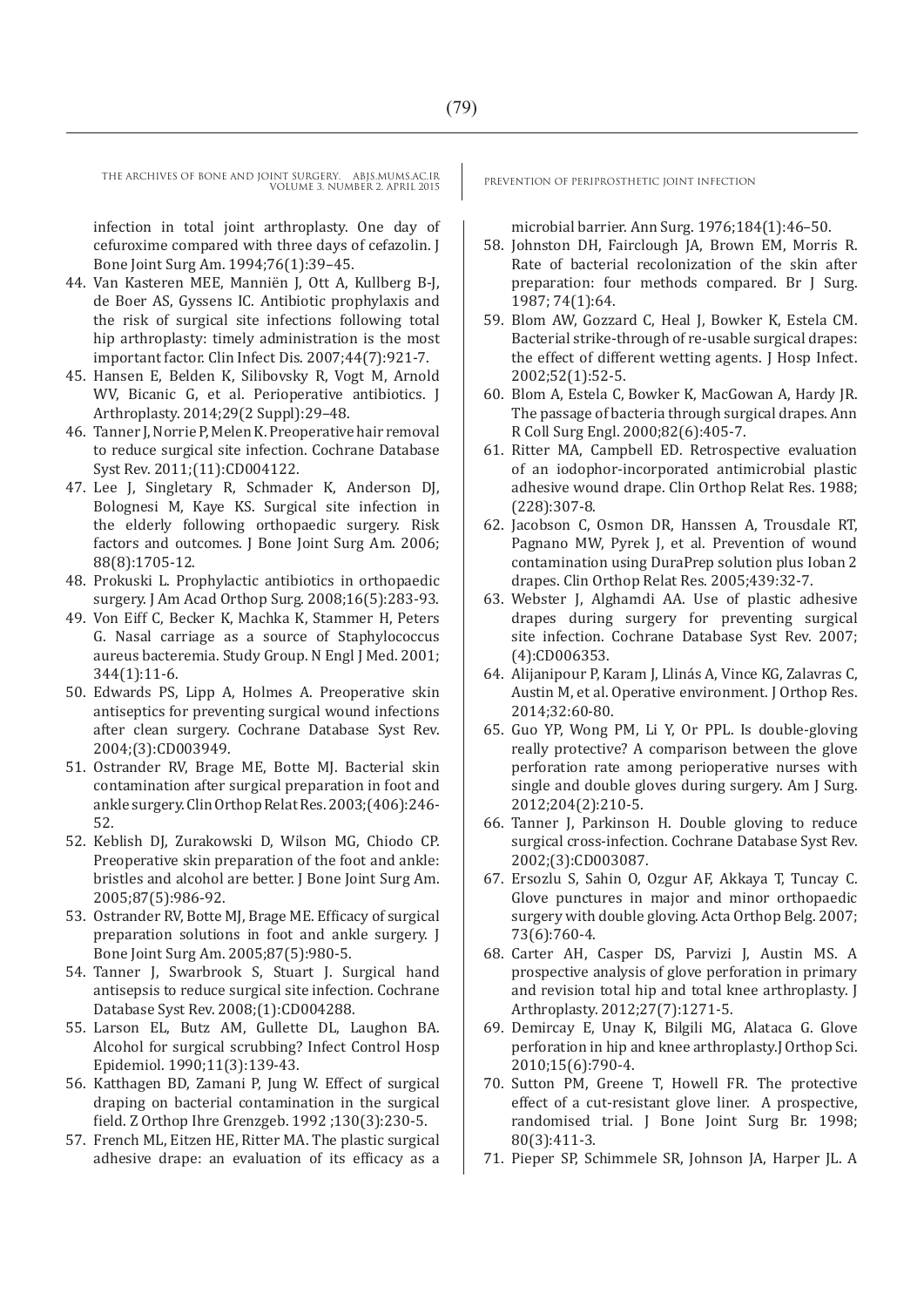prospective study of the efficacy of various gloving techniques in the application of Erich arch bars. J Oral Maxillofac Surg. 1995; 53(10):1174-6

- 72. Parvizi J, Saleh KJ, Ragland PS, Pour AE, Mont MA. Efficacy of antibiotic-impregnated cement in total hip replacement. Acta Orthop. 2008;79(3):335-41.
- 73. Engesaeter LB, Lie SA, Espehaug B, Furnes O, Vollset SE, Havelin LI. Antibiotic prophylaxis in total hip arthroplasty: effects of antibiotic prophylaxis systemically and in bone cement on the revision rate of 22,170 primary hip replacements followed 0-14 years in the Norwegian Arthroplasty Register. Acta Orthop Scand. 2003;74(6):644-51.
- 74. Bohm E, Zhu N, Gu J, de Guia N, Linton C, Anderson T, et al. Does adding antibiotics to cement reduce the need for early revision in total knee arthroplasty? Clin Orthop Relat Res. 2014;472(1):162-8.
- 75. Namba RS, Inacio MCS, Paxton EW. Risk factors associated with deep surgical site infections after primary total knee arthroplasty: an analysis of 56,216 knees. J Bone Joint Surg Am. 2013;95(9):775–82.
- 76. Citak M, Argenson J-N, Masri B, Kendoff D, Springer B, Alt V, et al. Spacers. J Arthroplasty. 2014;29:93–9.
- 77. Koval KJ, Rosenberg AD, Zuckerman JD, Aharonoff GB, Skovron ML, Bernstein RL, et al. Does blood transfusion increase the risk of infection after hip fracture? J Orthop Trauma. 1997;11(4):260-5; discussion 265-6.
- 78. Innerhofer P, Klingler A, Klimmer C, Fries D, Nussbaumer W. Risk for postoperative infection after transfusion of white blood cell-filtered allogeneic or autologous blood components in orthopedic patients undergoing primary arthroplasty. Transfusion. 2005; 45(1):103-10.
- 79. Spahn DR. Anemia and patient blood management in hip and knee surgery: a systematic review of the literature. Anesthesiology. 2010;113(2):482-95.
- 80. Alshryda S, Sarda P, Sukeik M, Nargol A, Blenkinsopp J, Mason JM. Tranexamic acid in total knee replacement: a systematic review and meta-analysis. J Bone Joint Surg Br. 2011;93(12):1577-85.
- 81. Yang ZG, Chen WP, Wu LD. Effectiveness and safety of tranexamic acid in reducing blood loss in total knee arthroplasty: a meta-analysis. J Bone Joint Surg Am. 2012;94(13):1153-9.
- 82. Rasouli MR, Gomes LSM, Parsley B, Barsoum W, Bezwada H, Cashman J, et al. Blood conservation. J Arthroplasty. 2014;29:65–70.
- 83. Gastmeier P, Breier A-C, Brandt C. Influence of laminar airflow on prosthetic joint infections: a systematic review. J Hosp Infect. 2012;81(2):73-8.

- 84. Ong KL, Lau E, Manley M, Kurtz SM. Effect of procedure duration on total hip arthroplasty and total knee arthroplasty survivorship in the United States Medicare population. J Arthroplasty. 2008;23:127-32.
- 85. Urquhart DM, Hanna FS, Brennan SL, Wluka AE, Leder K, Cameron PA, et al. Incidence and risk factors for deep surgical site infection after primary total hip arthroplasty: a systematic review. J Arthroplasty. 2010;25(8):1216-22.
- 86. Muilwijk J, van den Hof S, Wille JC. Associations between surgical site infection risk and hospital operation volume and surgeon operation volume among hospitals in the Dutch nosocomial infection surveillance network. Infect Control Hosp Epidemiol. 2007;28(5):557-63.
- 87. Andersson AE, Bergh I, Karlsson J, Eriksson BI, Nilsson K. Traffic flow in the operating room: an explorative and descriptive study on air quality during orthopedic trauma implant surgery. Am J Infect Control. 2012;40(8):750-5.
- 88. Salvati EA, Robinson RP, Zeno SM, Koslin BL, Brause BD, Wilson PD Jr. Infection rates after 3175 total hip and total knee replacements performed with and without a horizontal unidirectional filtered air-flow system. J Bone Joint Surg Am. 1982;64(4):525-35.
- 89. Young RS, O'Regan DJ. Cardiac surgical theatre traffic: time for traffic calming measures? Interact Cardiovasc Thorac Surg. 2010;10(4):526-9.
- 90. Davis N, Curry A, Gambhir AK, Panigrahi H, Walker CR, Wilkins EG, et al. Intraoperative bacterial contamination in operations for joint replacement. J Bone Joint Surg Br. 1999;81(5):886-9.
- 91. Givissis P, Karataglis D, Antonarakos P, Symeonidis P, christodoulou A. Suction during orthopaedic surgery. How safe is the suction tip ? Acta Orthop Belg. 2008; 74(4):531-3.
- 92. Greenough CG. An investigation into contamination of operative suction. J Bone Joint Surg Br. 1986; 68(1):151-3.
- 93. Insull PJ, Hudson J. Suction tip: a potential source of infection in clean orthopaedic procedures. ANZ J Surg. 2012;82(3):185-6.
- 94. Mulcahy DM, McCormack D, McElwain JP. Intraoperative suction catheter tip contamination. J R Coll Surg Edinb. 1994;39(6):371-3.
- 95. Beldame J, Lagrave B, Lievain L, Lefebvre B, Frebourg N, Dujardin F. Surgical glove bacterial contamination and perforation during total hip arthroplasty implantation: when gloves should be changed. Orthop Traumatol Surg Res. 2012;98(4):432-40.